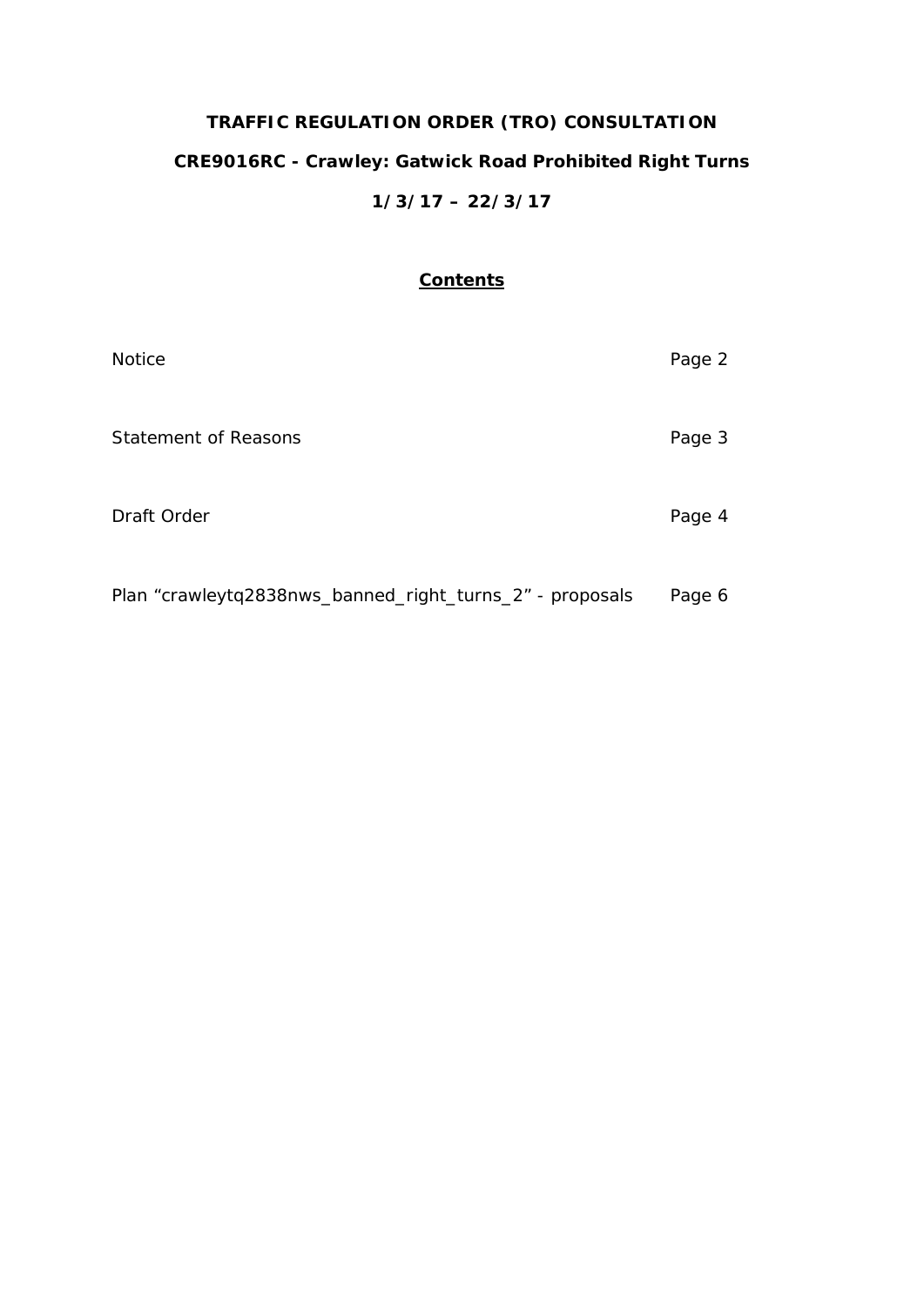## **WEST SUSSEX COUNTY COUNCIL (CRAWLEY: GATWICK ROAD) (PROHIBITION OF RIGHT TURN) ORDER 2017**

**NOTICE** is hereby given that West Sussex County Council propose to make a permanent Order under the provisions of the Road Traffic Regulation Act 1984, the effect of which will be to prohibit vehicles travelling southbound on Gatwick Road from turning right into the Gatwick Diamond offices at No. 4 Gatwick Road and prohibit vehicles leaving the Gatwick Diamond offices at No. 4 Gatwick Road from turning right onto Gatwick Road.

The consultation for this proposal will start on 1 March 2017 and, AT THAT TIME, full details of the proposal in this Notice can be viewed on our website [www.westsussex.gov.uk/tro.](http://www.westsussex.gov.uk/tro) The website includes a response form for comments or objections.

The documents will also be available to inspect at West Sussex County Council, County Hall, Chichester during normal office hours, and at the Crawley Public Library, Southgate Avenue, Crawley during normal library opening hours.

Any objections or comments about the proposal must be received by 22 March 2017. These may be sent via the response form on the website, in writing to: TRO Team, West Sussex County Council, The Grange, Tower Street, Chichester, PO19 1RH; or by e-mail to: [tro.team@westsussex.gov.uk.](mailto:tro.team@westsussex.gov.uk) Library staff will NOT be in a position to answer questions on the proposal and all correspondence should be addressed to the undersigned, quoting the reference TRO/CRE9016/RC. Only correspondence including a full name and address will be considered.

Dated this 1<sup>st</sup> March 2017

Director of Law & Assurance County Hall **Chichester**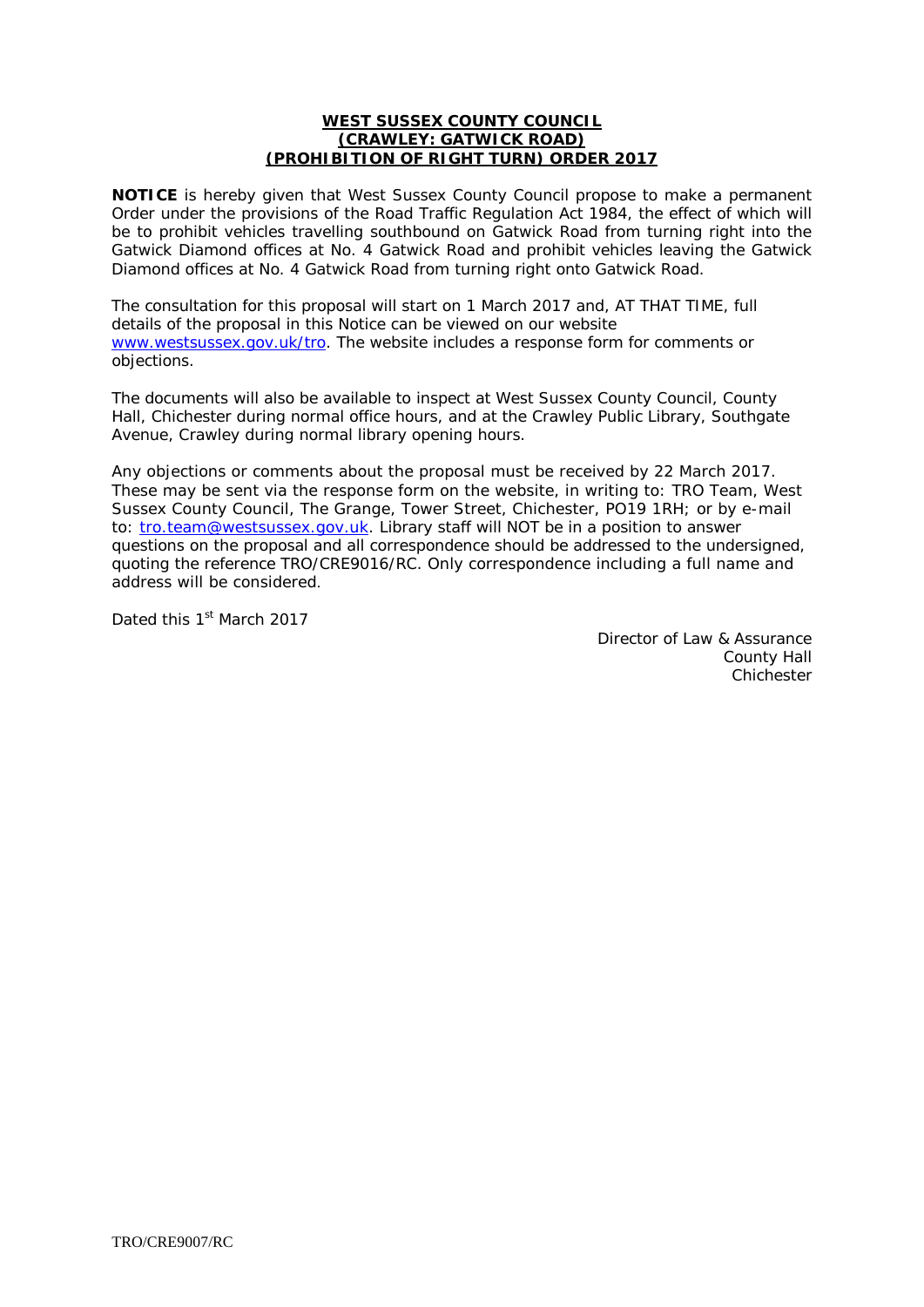### **WEST SUSSEX COUNTY COUNCIL (CRAWLEY: GATWICK ROAD) (PROHIBITION OF RIGHT TURN) ORDER 2017**

## **STATEMENT OF REASONS FOR PROPOSING TO MAKE THE ORDER**

The County Council in exercise of their powers under the Road Traffic Regulation Act 1984, propose to introduce a permanent Order the effect of which will be to prohibit vehicles travelling southbound on Gatwick Road from turning right into the Gatwick Diamond offices at No. 4 Gatwick Road and prohibit vehicles leaving the Gatwick Diamond offices at No. 4 Gatwick Road from turning right onto Gatwick Road.

The derelict Thales brownfield site to the west of Gatwick Road is being re-developed as a mixed retail, food and office units. The site has been split into 3 parcels of land and this Order relates to site at No. 4 Gatwick Road. This is Parcel 2 and is being developed as office accommodation known as Gatwick Diamond offices. Access to the site is via Gatwick Road, a busy urban road with a bus route running in both directions. A detailed transport assessment has been undertaken and, in the interests of highway safety the access junction to Parcel 2 will operate only as a left turn in from Gatwick Road and a left turn out onto Gatwick Road.

The junction splitter islands have been engineered to discourage right turn manoeuvres.

Crawley Borough Council have written a condition into the planning approval requiring that before the building is occupied the splitter island and access works have been carried out.

The proposed Order will prohibit vehicles exiting the Gatwick Diamond offices at No. 4 Gatwick Road from turning right onto Gatwick Road and prohibit southbound vehicles on Gatwick Road from turning right into the Gatwick Diamond offices at No. 4 Gatwick Road.

This Order is proposed to avoid danger to persons or traffic using the road and to facilitate the passage on the road of any class of traffic (including pedestrians).

Drawing No. TQ2838NWS Proposed Banned Right Turns (07/02/17) shows the length of road, which is the subject of the proposed Order.

Director of Law & Assurance County Hall **Chichester**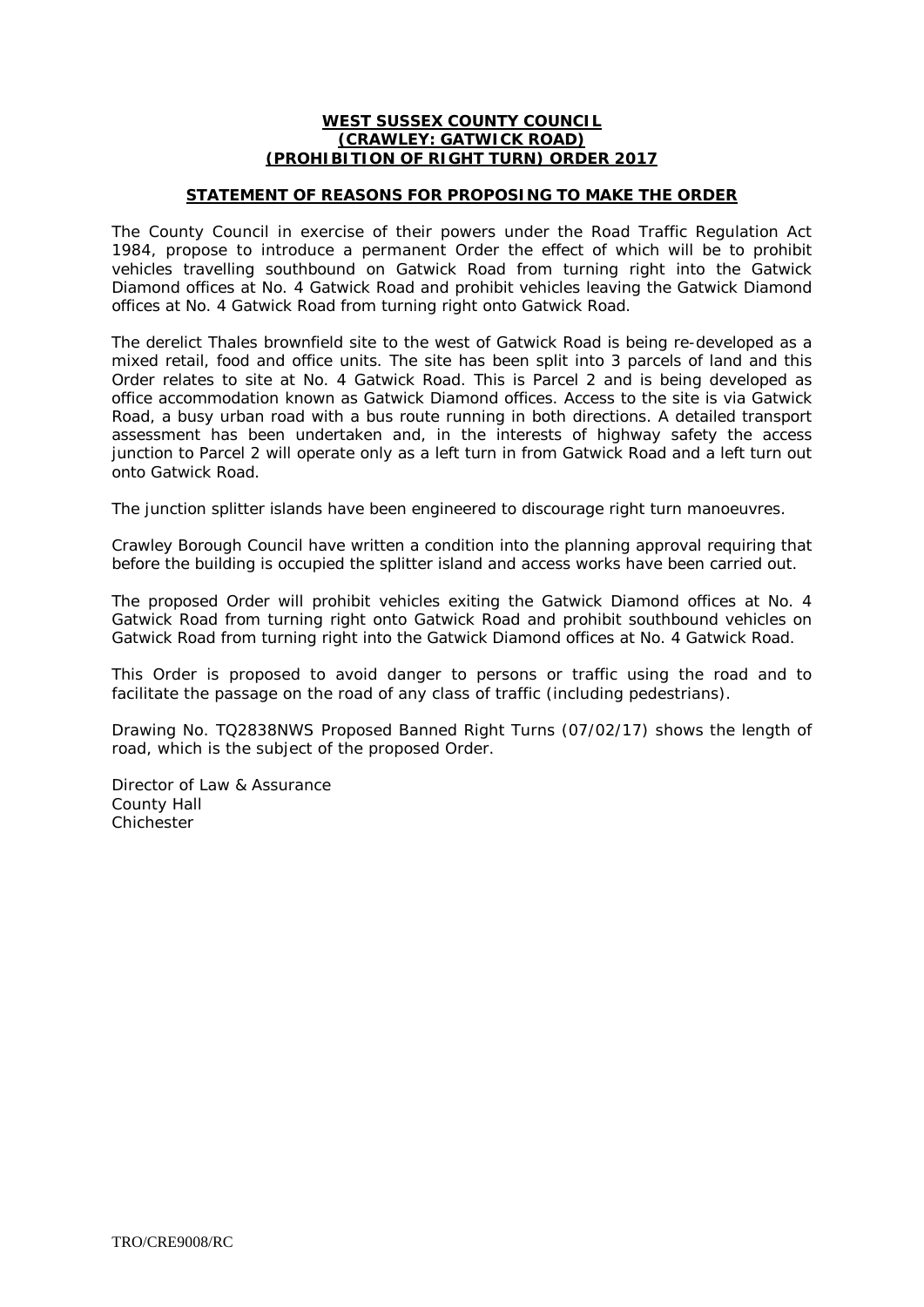## **WEST SUSSEX COUNTY COUNCIL (CRAWLEY: GATWICK ROAD) (PROHIBITION OF RIGHT TURN) ORDER 2017**

West Sussex County Council in exercise of their powers under Sections 82 and 84 (1) (a) of the Road Traffic Regulation Act 1984 ("the Act"), and Part IV of Schedule 9 of the Act and of all other enabling powers, and after consultation with the chief officer of police in accordance with Part III and Part IV of Schedule 9 to the Act hereby make the following Order: -

## **PART I GENERAL**

## **Commencement & Citation**

1. This Order shall come into operation on the  $*$  day of  $*$  2017 and may be cited as "West Sussex County Council (Crawley: Gatwick Road) (Prohibition of Right Turn) Order 2017."

## **Interpretation**

2.  $(1)$  In this Order –

"vehicle" has the same meaning as that assigned to "motor vehicle" in Section 136(1) of the Act.

 (2) Except where otherwise stated any reference in this Order to a numbered Article or Schedule is a reference to the Article or Schedule bearing that number in this Order.

## **PART II PROHIBITION OF RIGHT TURN PROVISIONS**

- 3. Save as provided in Article 5 of this Order no person shall cause or permit any vehicle proceeding southwards along the length of road specified in the First Schedule of this Order to make a right turn at the junction specified in the said First Schedule.
- 4. Save as provided in Article 5 of this Order no person shall cause or permit any vehicle leaving the Gatwick Diamond Offices using the access at No. 4 Gatwick Road to make a right turn so as to drive southwards along Gatwick Road.
- 5. Nothing in Articles 3 and 4 shall apply in respect of a vehicle:-
	- (a) proceeding under the direction or with the permission of a police constable in uniform; or
	- (b) being used by the Police, ambulance or fire brigade in the event of an emergency.
- 6. The prohibitions imposed by this Order shall be in addition to and not in derogation from any restriction imposed by any regulations made or having effect as if made under the Act or by or under an enactment.

#### **FIRST SCHEDULE (Prohibition of Right Turn)**

Length of road in Crawley **Container and Crawley Container and Crawley** Junction

TRO/CRE9007/RC

Gatwick Road **Access to Gatwick Diamond Access to Gatwick Diamond**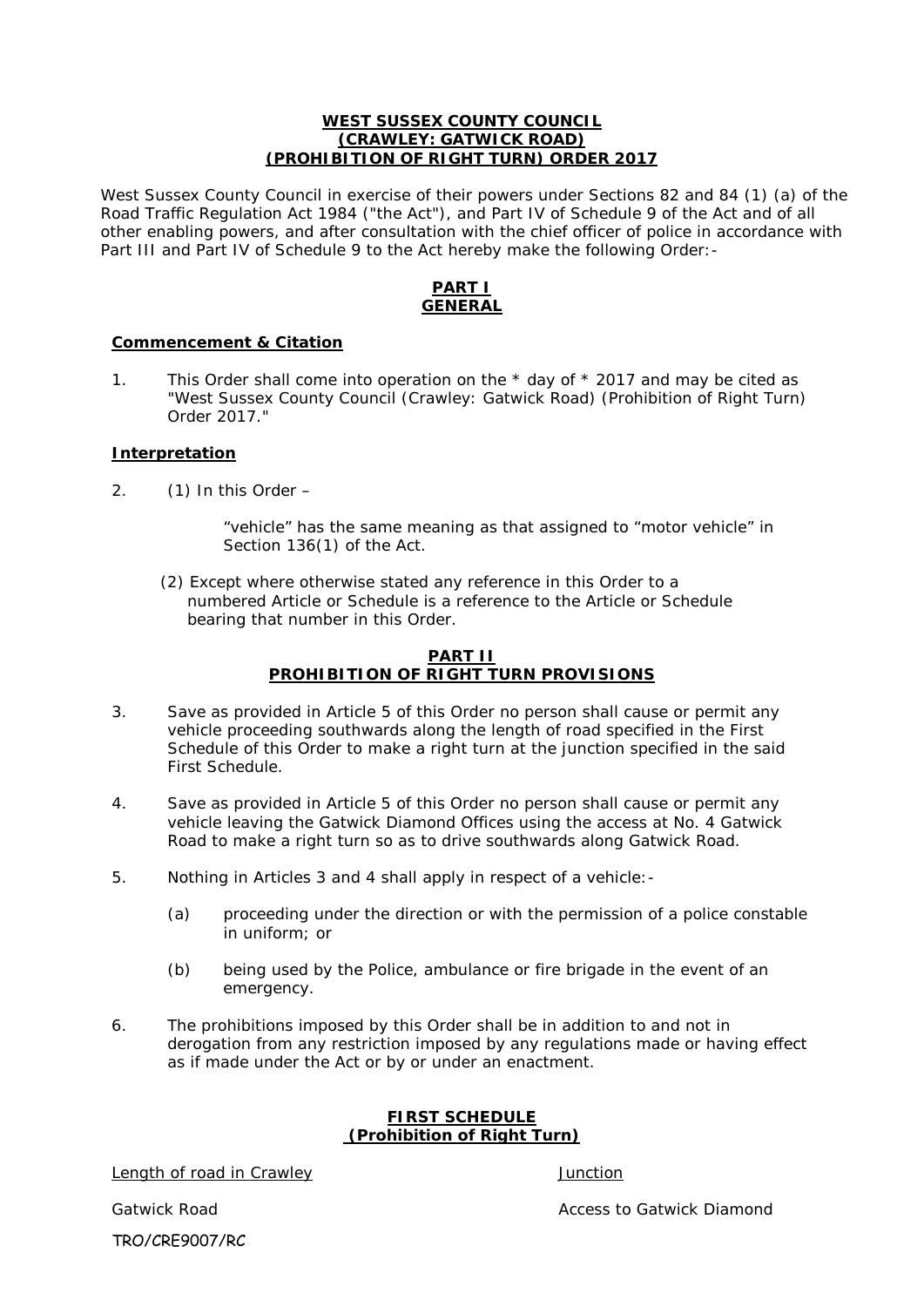| THE COMMON SEAL of WEST SUSSEX    |        |          |
|-----------------------------------|--------|----------|
| COUNTY COUNCIL was hereto affixed |        |          |
| the<br>in the presence of:        | day of | ) (L.S.) |
|                                   |        |          |
| <b>Authorised Signatory</b>       |        |          |